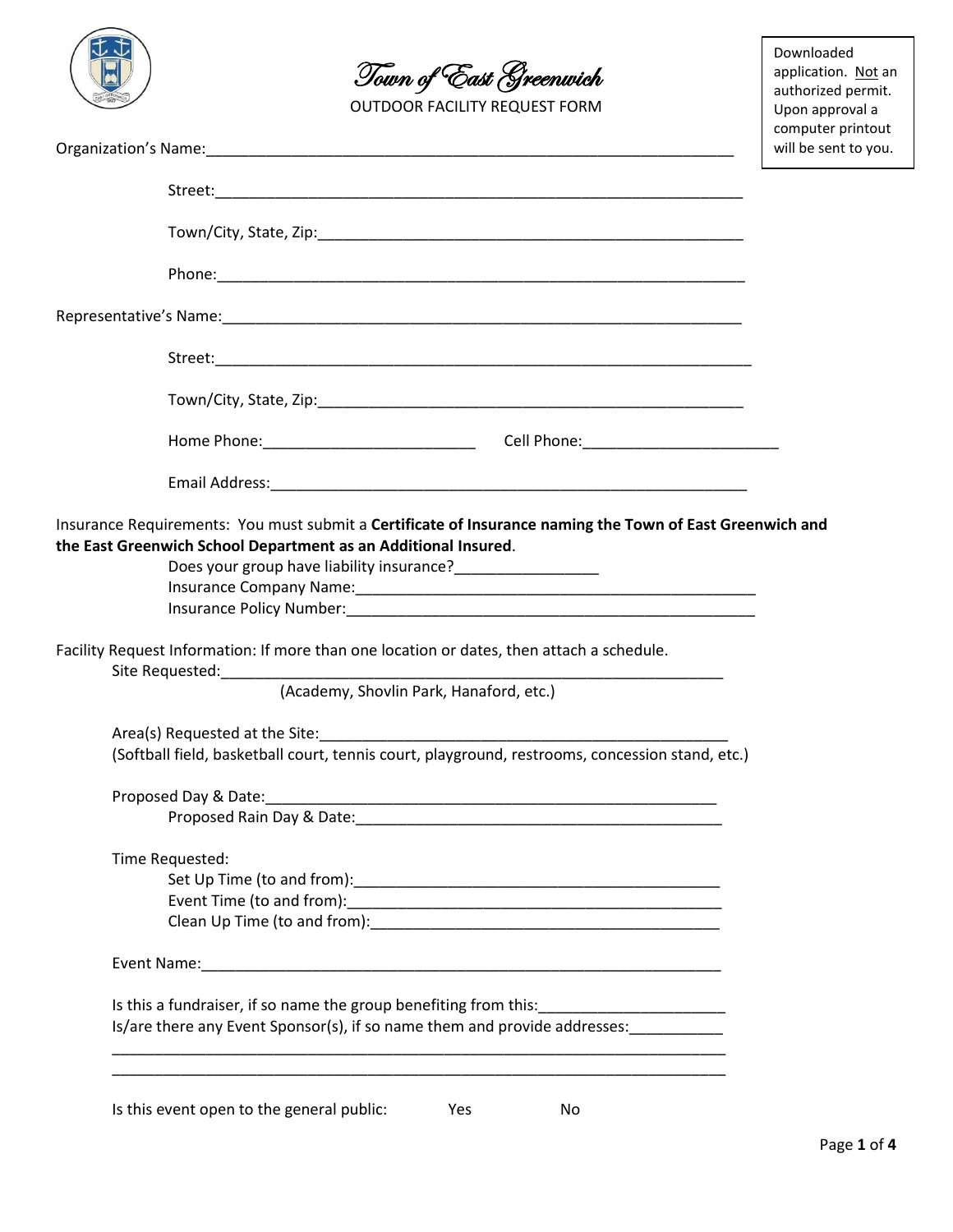Admission Fees/Charges: What are your charges for admission and/or participation? Admission\_\_\_\_\_\_\_\_\_\_\_\_\_\_\_ Participation\_\_\_\_\_\_\_\_\_\_\_\_\_\_\_\_\_\_\_

Anticipated Number of Attendees:

Provide a full and detailed description of the event: (additional pages may be added)

(Inflatables are prohibited from Town & School properties.)

\_\_\_\_\_\_\_\_\_\_\_\_\_\_\_\_\_\_\_\_\_\_\_\_\_\_\_\_\_\_\_\_\_\_\_\_\_\_\_\_\_\_\_\_\_\_\_\_\_\_\_\_\_\_\_\_\_\_\_\_\_\_\_\_\_\_\_\_\_\_\_\_\_\_\_\_\_\_\_\_\_\_\_ \_\_\_\_\_\_\_\_\_\_\_\_\_\_\_\_\_\_\_\_\_\_\_\_\_\_\_\_\_\_\_\_\_\_\_\_\_\_\_\_\_\_\_\_\_\_\_\_\_\_\_\_\_\_\_\_\_\_\_\_\_\_\_\_\_\_\_\_\_\_\_\_\_\_\_\_\_\_\_\_\_\_\_ \_\_\_\_\_\_\_\_\_\_\_\_\_\_\_\_\_\_\_\_\_\_\_\_\_\_\_\_\_\_\_\_\_\_\_\_\_\_\_\_\_\_\_\_\_\_\_\_\_\_\_\_\_\_\_\_\_\_\_\_\_\_\_\_\_\_\_\_\_\_\_\_\_\_\_\_\_\_\_\_\_\_\_ \_\_\_\_\_\_\_\_\_\_\_\_\_\_\_\_\_\_\_\_\_\_\_\_\_\_\_\_\_\_\_\_\_\_\_\_\_\_\_\_\_\_\_\_\_\_\_\_\_\_\_\_\_\_\_\_\_\_\_\_\_\_\_\_\_\_\_\_\_\_\_\_\_\_\_\_\_\_\_\_\_\_\_ \_\_\_\_\_\_\_\_\_\_\_\_\_\_\_\_\_\_\_\_\_\_\_\_\_\_\_\_\_\_\_\_\_\_\_\_\_\_\_\_\_\_\_\_\_\_\_\_\_\_\_\_\_\_\_\_\_\_\_\_\_\_\_\_\_\_\_\_\_\_\_\_\_\_\_\_\_\_\_\_\_\_\_

Provide full and detailed set up information. (additional pages may be added) \_\_\_\_\_\_\_\_\_\_\_\_\_\_\_\_\_\_\_\_\_\_\_\_\_\_\_\_\_\_\_\_

(Tent size, stage, outdoor lighting, how you plan to access the site, etc. Vehicle access is prohibited on fields. Tent Permit from the Fire Marshal maybe required. Building inspector approval may be required.)

\_\_\_\_\_\_\_\_\_\_\_\_\_\_\_\_\_\_\_\_\_\_\_\_\_\_\_\_\_\_\_\_\_\_\_\_\_\_\_\_\_\_\_\_\_\_\_\_\_\_\_\_\_\_\_\_\_\_\_\_\_\_\_\_\_\_\_\_\_\_\_\_\_\_\_\_\_\_\_\_\_\_\_ \_\_\_\_\_\_\_\_\_\_\_\_\_\_\_\_\_\_\_\_\_\_\_\_\_\_\_\_\_\_\_\_\_\_\_\_\_\_\_\_\_\_\_\_\_\_\_\_\_\_\_\_\_\_\_\_\_\_\_\_\_\_\_\_\_\_\_\_\_\_\_\_\_\_\_\_\_\_\_\_\_\_\_ \_\_\_\_\_\_\_\_\_\_\_\_\_\_\_\_\_\_\_\_\_\_\_\_\_\_\_\_\_\_\_\_\_\_\_\_\_\_\_\_\_\_\_\_\_\_\_\_\_\_\_\_\_\_\_\_\_\_\_\_\_\_\_\_\_\_\_\_\_\_\_\_\_\_\_\_\_\_\_\_\_\_\_ \_\_\_\_\_\_\_\_\_\_\_\_\_\_\_\_\_\_\_\_\_\_\_\_\_\_\_\_\_\_\_\_\_\_\_\_\_\_\_\_\_\_\_\_\_\_\_\_\_\_\_\_\_\_\_\_\_\_\_\_\_\_\_\_\_\_\_\_\_\_\_\_\_\_\_\_\_\_\_\_\_\_\_

### **ATTACH A PROPSED SITE LAYOUT & SET UP.**

What are the electrical needs of the event-list power supply needed?:

(Electrical Inspector approval may be required.)

\_\_\_\_\_\_\_\_\_\_\_\_\_\_\_\_\_\_\_\_\_\_\_\_\_\_\_\_\_\_\_\_\_\_\_\_\_\_\_\_\_\_\_\_\_\_\_\_\_\_\_\_\_\_\_\_\_\_\_\_\_\_\_\_\_\_\_\_\_\_\_\_\_\_\_\_\_\_\_\_\_\_\_

How will security be handled?:\_\_\_\_\_\_\_\_\_\_\_\_\_\_\_\_\_\_\_\_\_\_\_\_\_\_\_\_\_\_\_\_\_\_\_\_\_\_\_\_\_\_\_\_\_\_\_\_\_\_\_\_\_\_\_\_\_\_\_

(Preventing vehicles from driving on the field, personal safety, etc. Subject to Police Chief review.)

\_\_\_\_\_\_\_\_\_\_\_\_\_\_\_\_\_\_\_\_\_\_\_\_\_\_\_\_\_\_\_\_\_\_\_\_\_\_\_\_\_\_\_\_\_\_\_\_\_\_\_\_\_\_\_\_\_\_\_\_\_\_\_\_\_\_\_\_\_\_\_\_\_\_\_\_\_\_\_\_\_\_\_\_

\_\_\_\_\_\_\_\_\_\_\_\_\_\_\_\_\_\_\_\_\_\_\_\_\_\_\_\_\_\_\_\_\_\_\_\_\_\_\_\_\_\_\_\_\_\_\_\_\_\_\_\_\_\_\_\_\_\_\_\_\_\_\_\_\_\_\_\_\_\_\_\_\_\_\_\_\_\_\_\_\_\_\_\_

\_\_\_\_\_\_\_\_\_\_\_\_\_\_\_\_\_\_\_\_\_\_\_\_\_\_\_\_\_\_\_\_\_\_\_\_\_\_\_\_\_\_\_\_\_\_\_\_\_\_\_\_\_\_\_\_\_\_\_\_\_\_\_\_\_\_\_\_\_\_\_\_\_\_\_\_\_\_\_\_\_\_\_\_

\_\_\_\_\_\_\_\_\_\_\_\_\_\_\_\_\_\_\_\_\_\_\_\_\_\_\_\_\_\_\_\_\_\_\_\_\_\_\_\_\_\_\_\_\_\_\_\_\_\_\_\_\_\_\_\_\_\_\_\_\_\_\_\_\_\_\_\_\_\_\_\_\_\_\_\_\_\_\_\_\_\_\_\_\_

\_\_\_\_\_\_\_\_\_\_\_\_\_\_\_\_\_\_\_\_\_\_\_\_\_\_\_\_\_\_\_\_\_\_\_\_\_\_\_\_\_\_\_\_\_\_\_\_\_\_\_\_\_\_\_\_\_\_\_\_\_\_\_\_\_\_\_\_\_\_\_\_\_\_\_\_\_\_\_\_\_\_\_\_\_

How will medical emergencies be handled?\_\_\_\_\_\_\_\_\_\_\_\_\_\_\_\_\_\_\_\_\_\_\_\_\_\_\_\_\_\_\_\_\_\_\_\_\_\_\_\_\_\_\_\_\_\_\_\_\_

(EMT or trained medical staff on site, 911 only, etc. Subject to Fire Chief review)

Are restrooms needed for the event, if so number needed and how will they be provided?

How will site clean up be handled? \_\_\_\_\_\_\_\_\_\_\_\_\_\_\_\_\_\_\_\_\_\_\_\_\_\_\_\_\_\_\_\_\_\_\_\_\_\_\_\_\_\_\_\_\_\_\_\_\_\_\_\_\_\_\_\_

(Site must be left in the condition it was found-cleaned, swept, litter picked up & removed, etc.)

Will anything be driven into the soil/turf (ie. tent stakes, etc), if so describe in detail?

(Most sites have irrigation systems.)

Will an amplified sound system, live or recorded music be used, if so please describe?\_\_\_\_\_\_\_\_\_\_\_\_\_

(Town Noise Ordinance in effect-amplified permit may be required.)

\_\_\_\_\_\_\_\_\_\_\_\_\_\_\_\_\_\_\_\_\_\_\_\_\_\_\_\_\_\_\_\_\_\_\_\_\_\_\_\_\_\_\_\_\_\_\_\_\_\_\_\_\_\_\_\_\_\_\_\_\_\_\_\_\_\_\_\_\_\_\_\_\_\_\_\_\_\_\_\_\_\_\_\_\_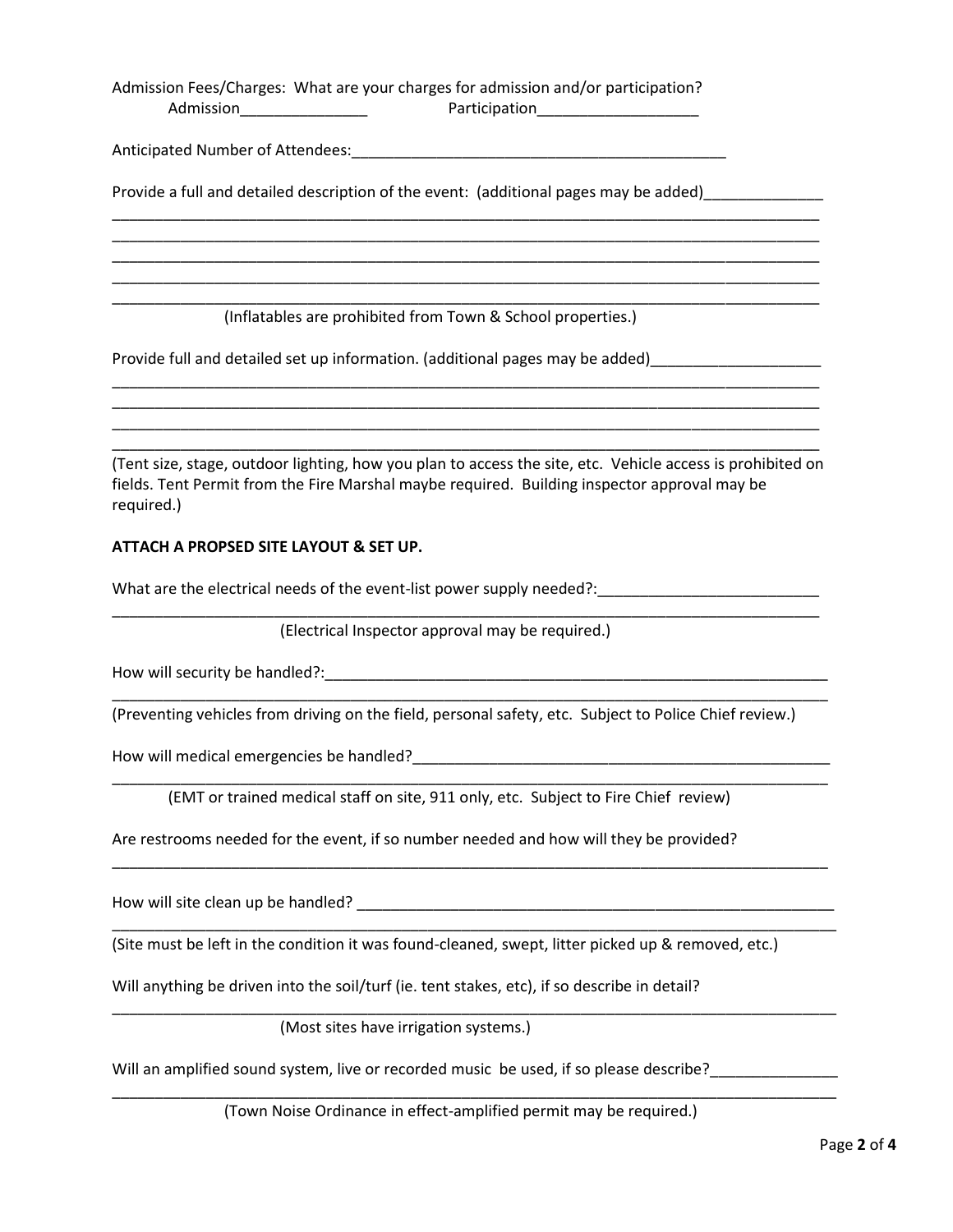Will food be sold at the event, if so list items?

If food is sold at the event, provide the name and a copy of the **Department of Health Food Handler Certificate** holder for the event.

\_\_\_\_\_\_\_\_\_\_\_\_\_\_\_\_\_\_\_\_\_\_\_\_\_\_\_\_\_\_\_\_\_\_\_\_\_\_\_\_\_\_\_\_\_\_\_\_\_\_\_\_\_\_\_\_\_\_\_\_\_\_\_\_\_\_\_\_\_\_\_\_\_\_\_\_\_\_\_\_\_\_\_\_\_\_

Will non-food items be sold, is so list items?)\_\_\_\_\_\_\_\_\_\_\_\_\_\_\_\_\_\_\_\_\_\_\_\_\_\_\_\_\_\_\_\_\_

If non-food or food items are being sold, you must provide the following **State of RI permits-Division of Taxation's Show Promoter's Permit, Permit to Make Sales at Retail and/or a Dept. of Business Regulations Auctioneer's License** for all vendors.

\_\_\_\_\_\_\_\_\_\_\_\_\_\_\_\_\_\_\_\_\_\_\_\_\_\_\_\_\_\_\_\_\_\_\_\_\_\_\_\_\_\_\_\_\_\_\_\_\_\_\_\_\_\_\_\_\_\_\_\_\_\_\_\_\_\_\_\_\_\_\_\_\_\_\_\_\_\_\_\_\_\_\_\_\_\_\_

List Special Request(s) you have of the Town: \_\_\_\_\_\_\_\_\_\_\_\_\_\_\_\_\_\_\_\_\_\_\_\_\_\_\_\_\_\_\_\_\_\_

\_\_\_\_\_\_\_\_\_\_\_\_\_\_\_\_\_\_\_\_\_\_\_\_\_\_\_\_\_\_\_\_\_\_\_\_\_\_\_\_\_\_\_\_\_\_\_\_\_\_\_\_\_\_\_\_\_\_\_\_\_\_\_\_\_\_\_\_\_\_\_\_\_\_\_\_\_\_\_\_\_\_\_\_\_\_\_ (May be an added expense to the renter.)

#### **PARTIAL FACILITY USER'S REGULATIONS-Highlights from full Outdoor Facility Use and Allocation Policy**

- 1. Area must be left free of all debris and in the same general condition, as when found. At the end of practices and games pick up your team's and visiting team's trash-athletic tape, orange peels, water bottles, etc. Check the field and bleachers.
- 2. The renter will be responsible for any damages done to the area during its use.
- 3. NO ALCOHOLIC beverages allowed on premises.
- 4. All Town and School Parks, Recreational Facilities and Athletic Facilities are TOBACCO FREE FACILITIES. This includes products containing, made, or delivered from tobacco that is intended for human consumption, whether chewed, smoked, absorbed, dissolved, inhaled, snorted, sniffed or ingested by any means or any component-including by not limited to cigarettes, cigars, chewing tobacco, and electronic delivery devices (ENDS). All facilities areas are included: i.e. benches, bleachers, fields, playgrounds, courts, trails, rinks, fitness areas, parking lots, etc.
- 5. Park in appropriate area. DO NOT DRIVE or PARK ON GRASSED AREA.
- 6. Do not play on fields when there is standing water or unsafe conditions. Do not spread mud from infields onto the grass.
- 7. Move around for practices to avoid wear areas. Goal mouths, centers, penalty boxes, etc.
- 8. ALL SOCCER GOALS MUST BE ANCHORED AT ALL TIMES!
- 9. Teams must rake the mound and plate after each practice and game. Do not spread mud from infields onto the grass.
- 10. No soft-toss against backstops or fencing.
- 11. The Community Services & Parks Department and the Town of East Greenwich are not liable for injuries or loss of property during activity.